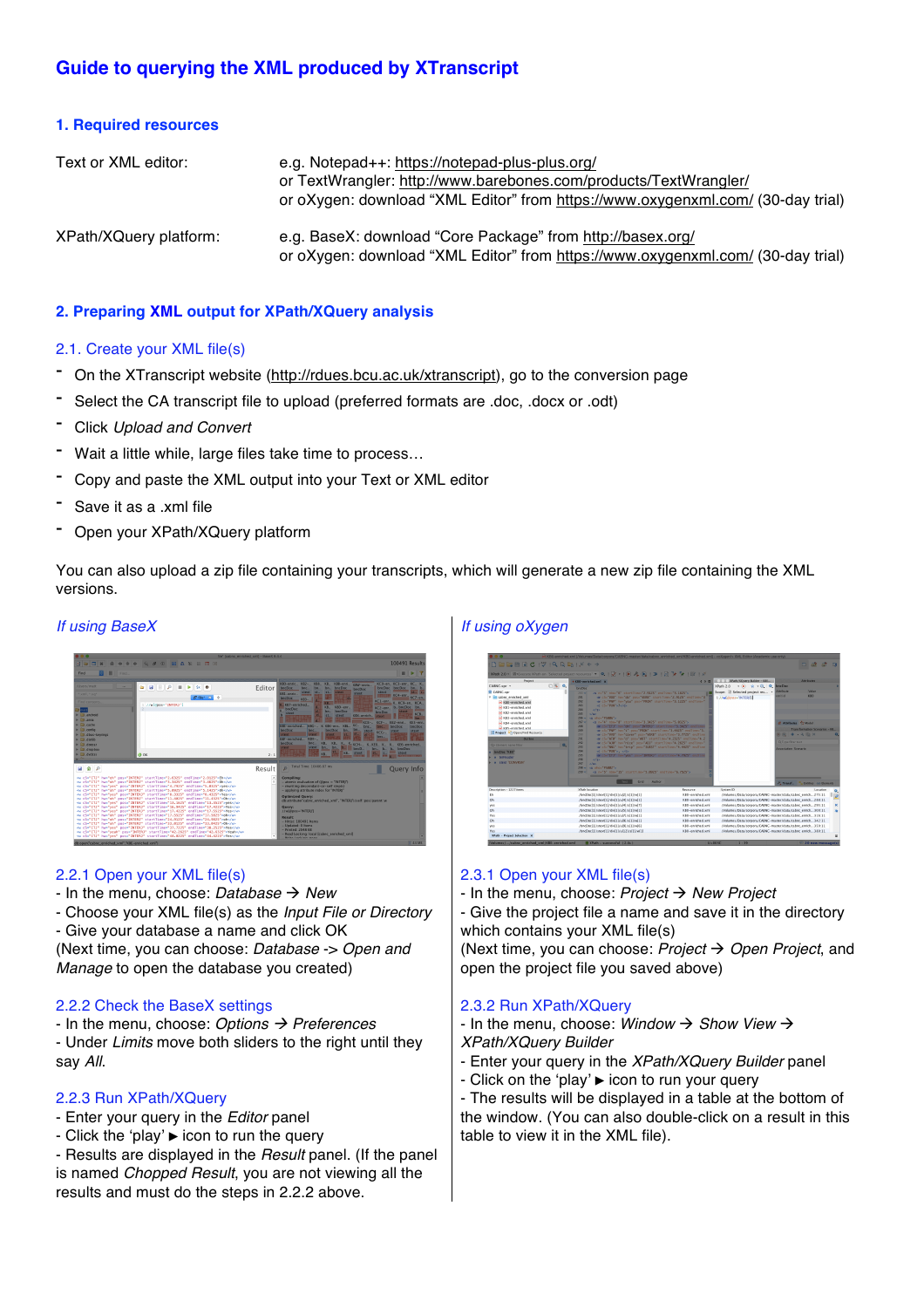## **3. Extracting data from XML output using XPath**

## 3.1. Extracting and counting elements

| Query             | <b>Description</b>                                  |
|-------------------|-----------------------------------------------------|
| $\mathcal{U}$ u   | extracts all turns as elements                      |
| count(l/u)        | counts all turns                                    |
| //voice           | extracts all features of vocal delivery as elements |
| count(//voice)    | counts all features of vocal delivery               |
| //sequence        | extracts all sequential features as elements        |
| count(//sequence) | counts all sequential features                      |

### 3.2. Extracting and counting elements via attribute values

| Query                                                              | <b>Description</b>                                    |
|--------------------------------------------------------------------|-------------------------------------------------------|
| //u[@n > 5]                                                        | extracts all turns except the first five turns        |
| count(//u[ $@n > 5$ ])                                             | counts all turns occurring after the first five turns |
| //voice[@pitch="up"]                                               | extracts all pitch rises                              |
| $count(\frac{\pi}{\pi})$ count( $\pi$ //voice $\omega$ pitch="up") | counts all pitch rises                                |
| //sequence[@type="overlap"]                                        | extracts all overlaps                                 |
| count(//sequence[@type="overlap"])                                 | counts all overlaps                                   |

### 3.3. Extracting attribute values

| Query                                     | <b>Description</b>               |
|-------------------------------------------|----------------------------------|
| //gaze/string(@duration)                  | extracts all durations of gazes  |
| $\frac{1}{2}$ gaze/string(@to)            | extracts all gaze directions     |
| //timing[@type="pause"]/string(@duration) | extracts all durations of pauses |

# 3.4. Extracting and counting elements via axes

| Query                                             | <b>Description</b>                                                             |
|---------------------------------------------------|--------------------------------------------------------------------------------|
| //u[descendant::voice]                            | extracts all turns that contain a voice element                                |
| //u[descendant::voice[@intonation="rise"]]        | extracts all turns that contain a question-like rise in<br>intonation          |
| count(//u[descendant::voice[@intonation="rise"]]) | counts the number of turns that contain a question-<br>like rise in intonation |
| $\frac{1}{u}$ [@n > 10 and descendant::voice]     | extracts all turns that contain a voice element,<br>except the first ten turns |